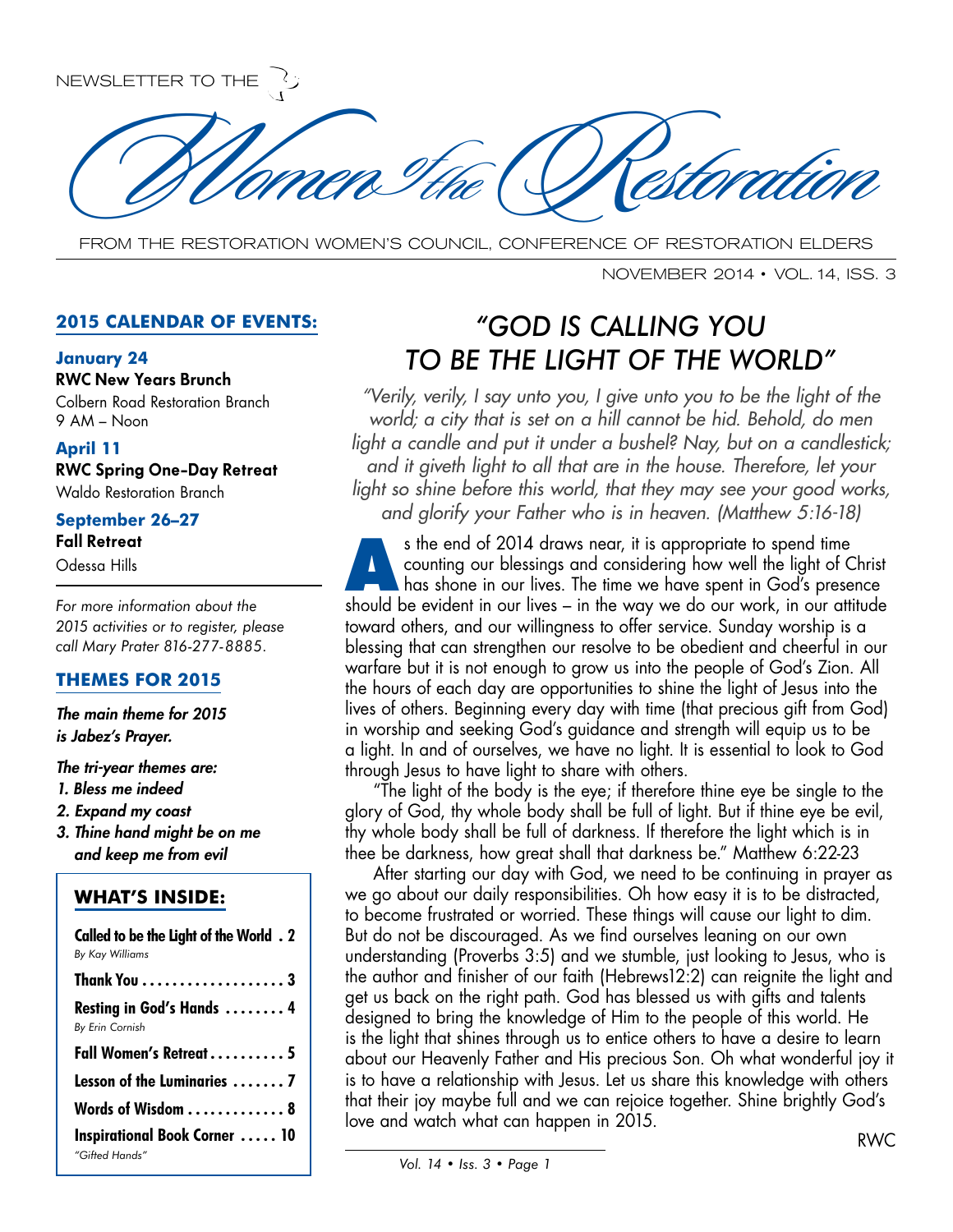Called to be the Light of the World

*Kay Williams, Excelsior Springs, MO*

We should be constantly alert to winning souls to Christ, because soul-winning is our great responsibility! "…therefore, let your light so shine before this world, that they may see your good works, and glorify your Father who is in heaven. Matt 5:18."

In my Sunday school class of kindergarteners a few years ago, I had probably made an unwise decision to use lighted candles, as a prop, while singing the song "This Little Light of Mine." The children were delighted to turn out the lights in the room and sing with their candles burning brightly. When we came to the verse, "don't let Satan blow it out - no!" each child inadvertently blew their candles out! For a few seconds they were completely still and of course the room was very dark, then one five year old boy jumped up and yelled, "Don't worry I'm going to let Jesus in!" He opened the classroom door and the light from the hallway flooded in! "God is light, and in Him is no darkness at all." I John 1:1-5

Are we always in the light, or is it only a temporary condition for most of us? Is the light within us on the dimmer switch and, if it is, what can we do to increase that light? "For the word of the Lord is truth, and whatsoever is truth is light, and whatsoever is light is Spirit, even the Spirit of Jesus Christ; and the Spirit giveth light to every man that cometh into the world." DC 83:7b-c

During a class at a recent women's

retreat, the teacher had the women sing the children's song, "This little light of mine, I will let it shine, won't hide it under a bushel, NO." The teacher thought it might be a good idea to sing this together as a congregation once in a while also! We were asked what our bushel represented that we hid our light under. Several responded with some "BIG BUSHEL" answers: Pride, indifference, anger, being judgmental and one last response was comparison. Do we measure ourselves by someone else's achievements, to vie and compete with them or see if we are similar or equal in comparison to them? The scripture read, "…for the word of the Lord is truth, and whatsoever is truth is light." God has given to every man, woman and child a portion of His Spirit (light) from birth. "Which was the true light, which lighteth every man who cometh into the world. John 1:9.

Perhaps someone has ignited that light within you by telling you about the gospel of Jesus Christ and then the desire within you, to be obedient, brought you to that covenant of baptism and the gift of the Holy Ghost. My husband has shared often of his experiences in teaching pre-baptismal classes when he sees the light come into that

> person (whether they be young or old) and he knows that they are truly convicted. The joy of that moment is tremendous!

So our candles are brightly burning, yet from time to time the temptation to hide the flame always seems to creep in upon us. God knows this will happen, so He has provided a way for us to always remember Him and to keep our covenant with Him, by partaking of the sacrament, often. David Smith penned these words to a hymn: "We must not wait, for now the time is ours, and if I wait, another waits for me; We see the workings of contending powers; The darkness and the Holy light we see. Then let us render service to the Lord, and drive those clouds of fear and doubt away, that we may all rejoice with one accord until the dawning of that perfect day." (From *"A Calm and Gentle Quiet Reigns Tonight"*.)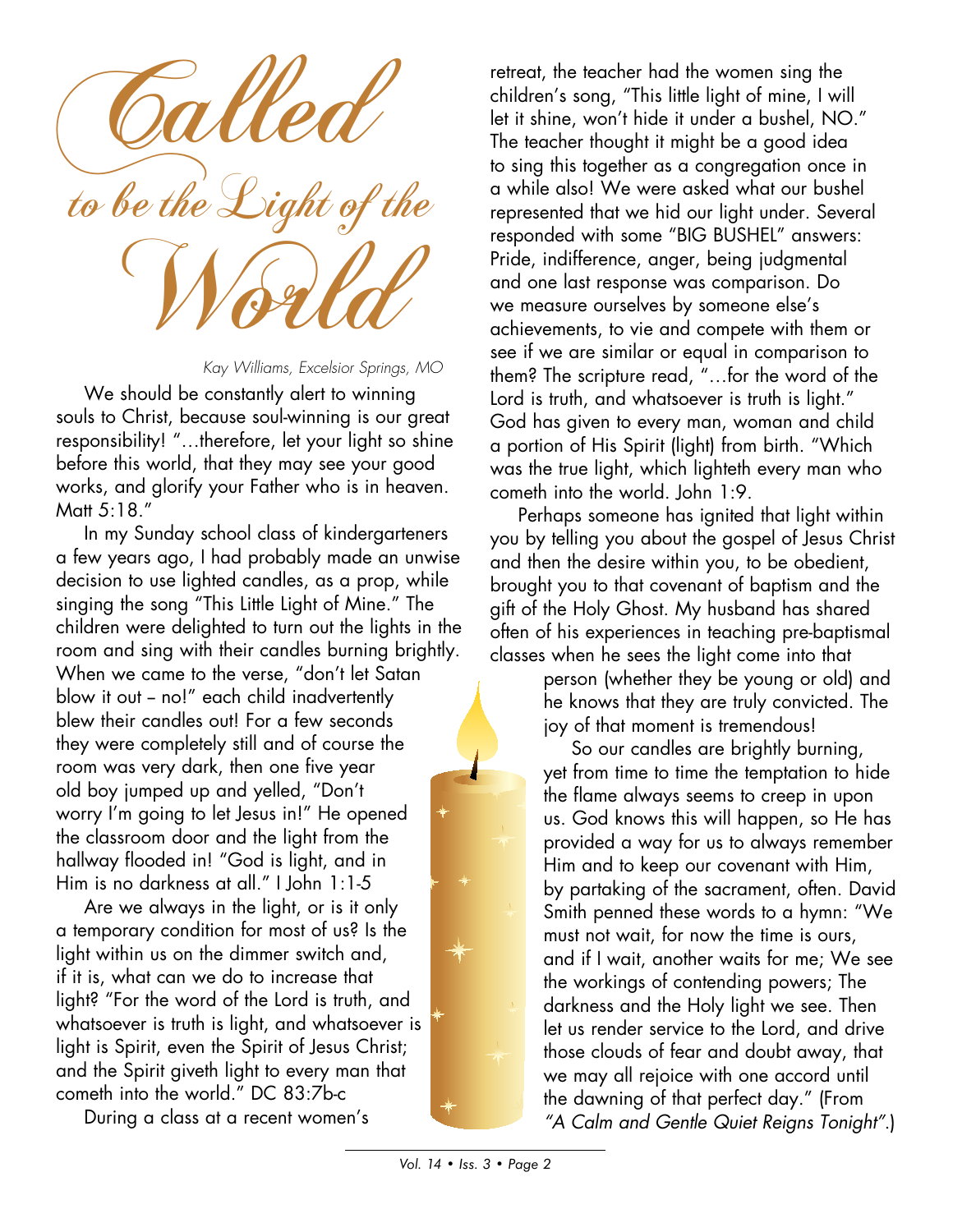# *Thank You from the Women' s Council*

Over the past few years the Council has appreciated all the hard work that Kay Williams and Nancy Huffman have done in service to the sisters of the Restoration. Nancy's computer skills enabled us to be on the CRE web page and set up an email list to assist us in keeping the sisters of the Restoration notified of our various activities. Kay's wonderful sense of humor was contagious. Her sweet spirit and inspirational thoughts were always appreciated when we were planning our various activities. We wish them well as they continue to bring ministry and thank them for their service to the Council. We would like to introduce you to our two new members. Deana Griffin and Elyse McLeod have many gifts and talents of their own to contribute to the Council. We welcome them and look forward to serving with them.

**Hello, I am Deana Griffin.** In 1997, with<br>Imperiod, Shirley Holloway, I gathered<br>Independence from Puyallup, Washington my friend, Shirley Holloway, I gathered to Independence from Puyallup, Washington. *(We have many testimonies about that trip that we will need to share later.)*

I was born and raised in Klamath Falls, Oregon. I am a fourth generation Latter Day Saint and have always been active in church. My father was pastor of our congregation more than he wasn't and Mom was very involved in the women's group. I moved from Klamath Falls to Spain for two years and from there back to Oregon where I received my teaching degree, and then from there to Washington state.

I have been married to Lonnie Griffin for 15 years, and between us we have seven children, 12 grandchildren and 2 great grandchildren. The kids and grandkids are scattered across the states from west to east and south, so we don't get to see them often. We have two grandchildren here, which bring us great joy. Lonnie and I attend

Waldo Restoration Branch in Independence.

I am happy to be a part of the Restoration Women's Council. In the past I have served as a youth leader, Sunday school director, and Women's leader in different congregations.

**My name is Elyse McLeod, and I'm happy to be**  $\mathcal V$ serving as part of the Women's Council for the first time this year. I have been married to my husband, Josh McLeod, for 9 years. We have three children, Avery (7), Owen (4), and Kalan (1). I taught in Early Education classrooms for 5 years before making the switch to stay at home with my children. We also made the choice to become a home schooling family this year as well, and we are all enjoying learning together. We attend Outreach Restoration Branch, and for the past 4 years I have directed Vacation Bible School and enjoyed it so much I'll be doing it again! I enjoy working with children and serving the Lord, and I'm SO excited to be working with the Women's Council, too.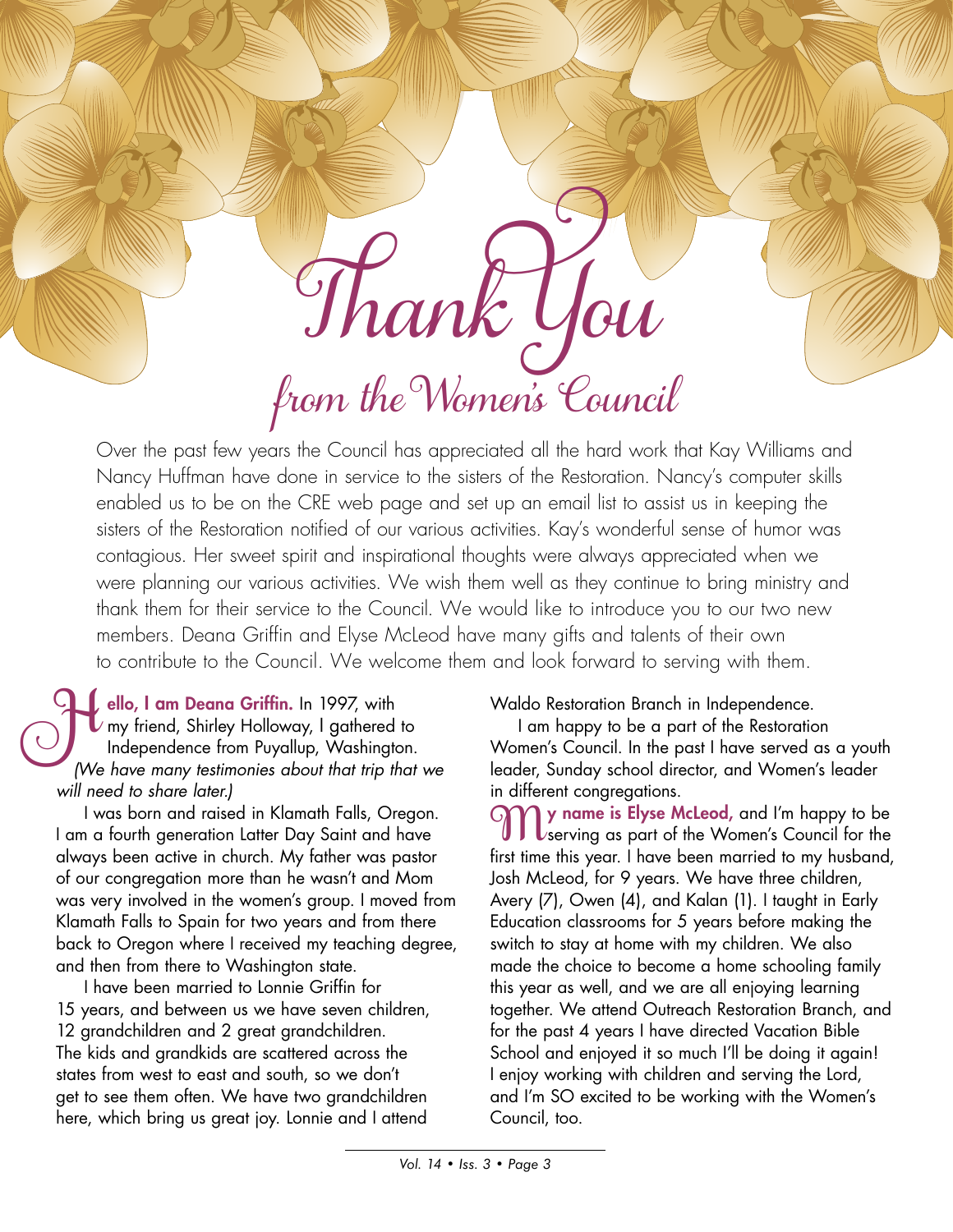## RESTING IN GOD'S HANDS *by Erin Cornish, Columbia, MO*

In a recent women's meeting, one of the questions in our book asked us "How has God provided you strength in the last year? What specific event or conversation caused you to seek His sustenance for your daily life? What did that look like?" A clear and definite progression of how the Lord had worked with me through my recent miscarriage came to my mind.

The first day I found out about my miscarriage I was devastated and grieving. There were

a lot of tears and what ifs and just plain sadness. Over the next few days so many people reached out to me. There were meals, flowers, cards, text messages, phone calls and offers to watch the kids. Other women who'd had miscarriages told me of their experiences and cried with me. I was incredibly touched by the outpouring of love that I received from friends, family and church family. It really seemed as though I could tangibly feel everyone's love wrapping around me. This was number 1 in the progression – Feeling **LOVE.**

The next day as people continued to reach out; I spent some time in prayer and reading my scriptures. I believe in direct response to the love I was experiencing, all I could think about were my many blessings. Being a part of such a supportive family and church family was highest on my list. All of my many blessings were at the forefront of my mind all day. This was number 2 in the progression – Meditating on my **BLESSINGS.**

As I was counting my blessings, my thoughts naturally took the progression of how faithful God has been to me in the past. I began to think about how we had prayed for this baby before it was even conceived, just as we had prayed for our previous children. I began to contemplate on how we are here on this earth to prepare to meet God (Alma 16:228). I was beginning to trust that this experience could somehow be used for good and how my

response to this trial could help me to prepare to meet Him someday. In short, I was trusting God that this was all under His watchful eye and in His capable hands and plan. In fact, throughout the week, a line from one of our children's music CDs kept running through my head. "When I am afraid, I will trust in you, I will trust in you," Which brings me to number 3 in the progression – **TRUST.** I came to this realization that I could trust God with my miscarriage. I could give my wishes and my control to Him and focus on His perfect plan. As I began to trust Him a resignation came over me. Almost involuntarily I said "God is good." I couldn't think of anything else to say. In my sadness I just said "God is good" over and over again. My trust had turned to Praise. And that was the final stage – **PRAISE.** My husband, Peter, sang this hymn

to me during our trial, and it pretty much sums up how I am feeling.

### **How Can I Keep From Singing?**

What though the tempest loudly roar? I hear the truth: it's living! What though the darkness round me close? Songs in the night it's giving. No storm can shake my inmost calm While to that Rock I'm clinging. Since Love is Lord of heaven and earth, How can I keep from singing?

Alma 16:119 says ". . . and he also gave them strength that they should suffer no manner of afflictions, save it were swallowed up in the joy of Christ."

Looking back on the experience of my miscarriage it almost doesn't seem possible, but I testify to you, that my sorrow truly was completely swallowed up in the joy of Christ. So to answer the first questions above, I felt like this is how the Lord worked with me to cause me to seek His sustenance for my daily life.

What did it look like? **LOVE, BLESSINGS, TRUST, PRAISE**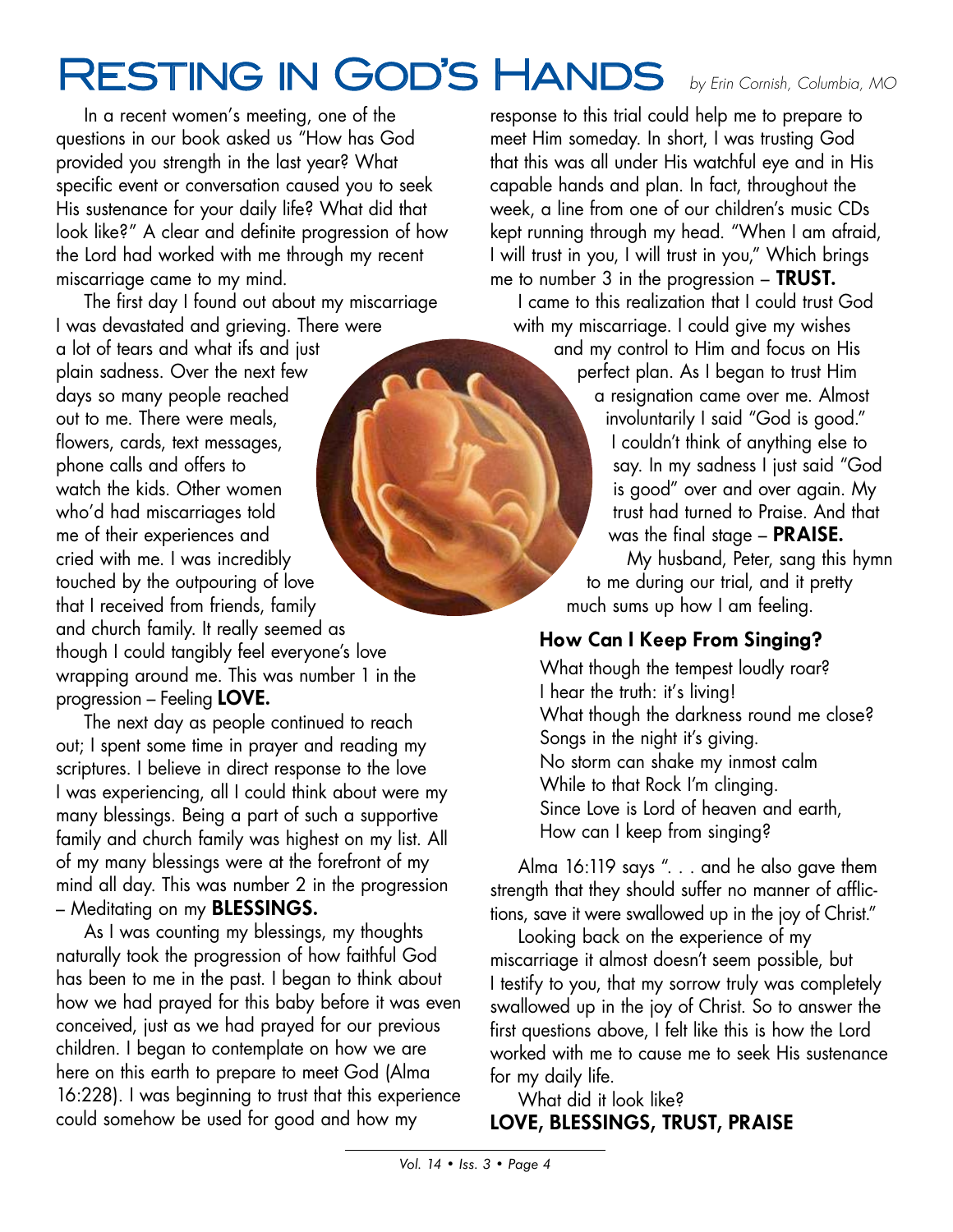## Fall Women's Retreat by Delores Champ, Oak Grove

Many women from several Restoration branches met together on a gorgeous fall weekend, Sept. 27–28, at the Odessa Hills Campground to bask in God's Spirit and worship and fellowship with one another. The theme was "God Is Calling You to Be the Light of the World."

We started Saturday with a hymn sing and devotional period. Then Cara Smith led us in opening our eyes to the opportunities for outreach around us. She spoke of the song we all grew up learning, "This Little Light of Mine." We all put 'bushels' over our 'light.' What bushels have you placed over yours that you need to work on removing? Fear, Pride, Discouragement, Anger, Comparisons, Insecurity, Physical Pain, Weariness, Grief, Guilt and Shame, Forgiving Others, Forgiving Yourself, Regrets, Disappointment? Some of these are not necessarily bad in and of themselves, but

we need to either stop doing them, or, in the case of forgiving others, start.

Next, Sylvia Powell led a discussion on the Prayer of Jabez. This is found in I Chronicles 4:9, 10. Ask God what His will is in your life. Ask God how you can serve others. Ask God where He wants you to go; what He wants you to do. Step out of your comfort zone. Pray the prayer of Jabez and put on your holy armor each day.

Following a marvelous, yummy, delicious lunch, Sandy Hamar revealed how we could further expand our horizons, and expand







*Vol. 14 • Iss. 3 • Page 5*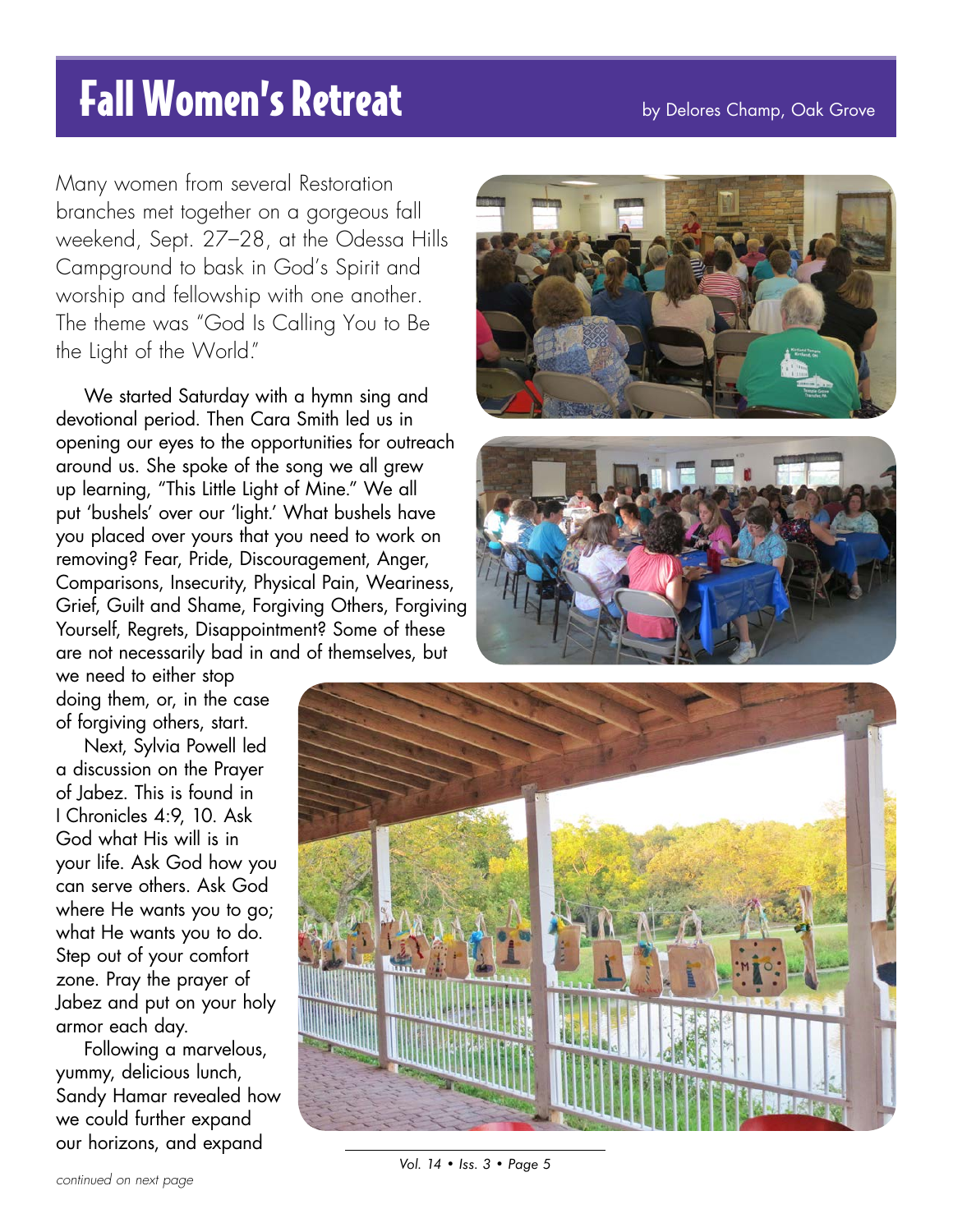our borders. We don't necessarily have to serve in a foreign country; opportunities also abound for service in our own back yards. That is why we need to ask God what He wants us to do, where He wants us to go. No matter where God wants to send you, be it here, 10 miles away, or 1000 miles away, be open, ready, and willing. If you do not get an answer to your prayer, pray anyway. If you want to change, you have to be willing to go. If you do not go after what you want, you'll never have it. If you don't ask, the answer will always be no. If you don't step forward, you will always be in the same place.

We had a craft period where we all decorated tote bags by stenciling lighthouses, beaming bright, on them. There are many creative women among our sisters! We also played "Name That Tune," and heard interesting history behind some of our well known, and well-loved hymns.

Saturday evening we heard light-shining testimonies from Christine Hedrick, Kim Augenstein, and Judy Smith (regarding Salome, an African woman), Elders Dave Keller and Hal Chadwick shared three videos of how others have shared their light – how a woman changed a blind man's sign for help into one so that more people would give to him; Matthew West's music video for "Do Something;" and one where a busy Mom wanted to meet her cousin at the airport for a brief visit and how things just kept getting in the way. But she was reminded, at the end of the day that the things she had ended up doing for OTHERS were

important, and she had shared her light with them in the ways that she served that day. Dave and Hal mentioned: stop worrying about what you cannot do and think of what you can do – for God, and for others. They spoke of people of light, good and true – mentioned in Ephesians.

Some of the Scriptures used were Matthew 5:16–18; Psalm 16:119; I Chronicles 4:9–10; Matthew 7:12–13; John 10:10; II Corinthians 12:8–20; Philippians 4:13; John 15:5–7; I Chronicles 16:11; Matthew 21:20; Isaiah 59:1–2; II Corinthians 10:4; II Timothy 1:7; Luke 12:35; Isaiah 6:6; Ether 1:48–69; Mark 10:51–54; Mosiah 2:12–20.

Will you be the one:

- To take His light into a darkened world?
- To answer to His call?
- To stand when those around you fall?

We were issued a challenge: Any time you have a negative thought, just acknowledge it with "I did it." Frustrations are negative thoughts. Ask God to help you see things from His perspective. Try to diminish those "I did its" over time. Go. Grow. Glow. Let your light so shine so that they may see your good works and glorify your Father who is in Heaven.

Sunday morning we shared again with hymn singing, prayers, and testimonies. It was a beautiful service. Then we shared brunch together and went our separate ways – to be a light to bring others to know God more fully.



*Vol. 14 • Iss. 3 • Page 6*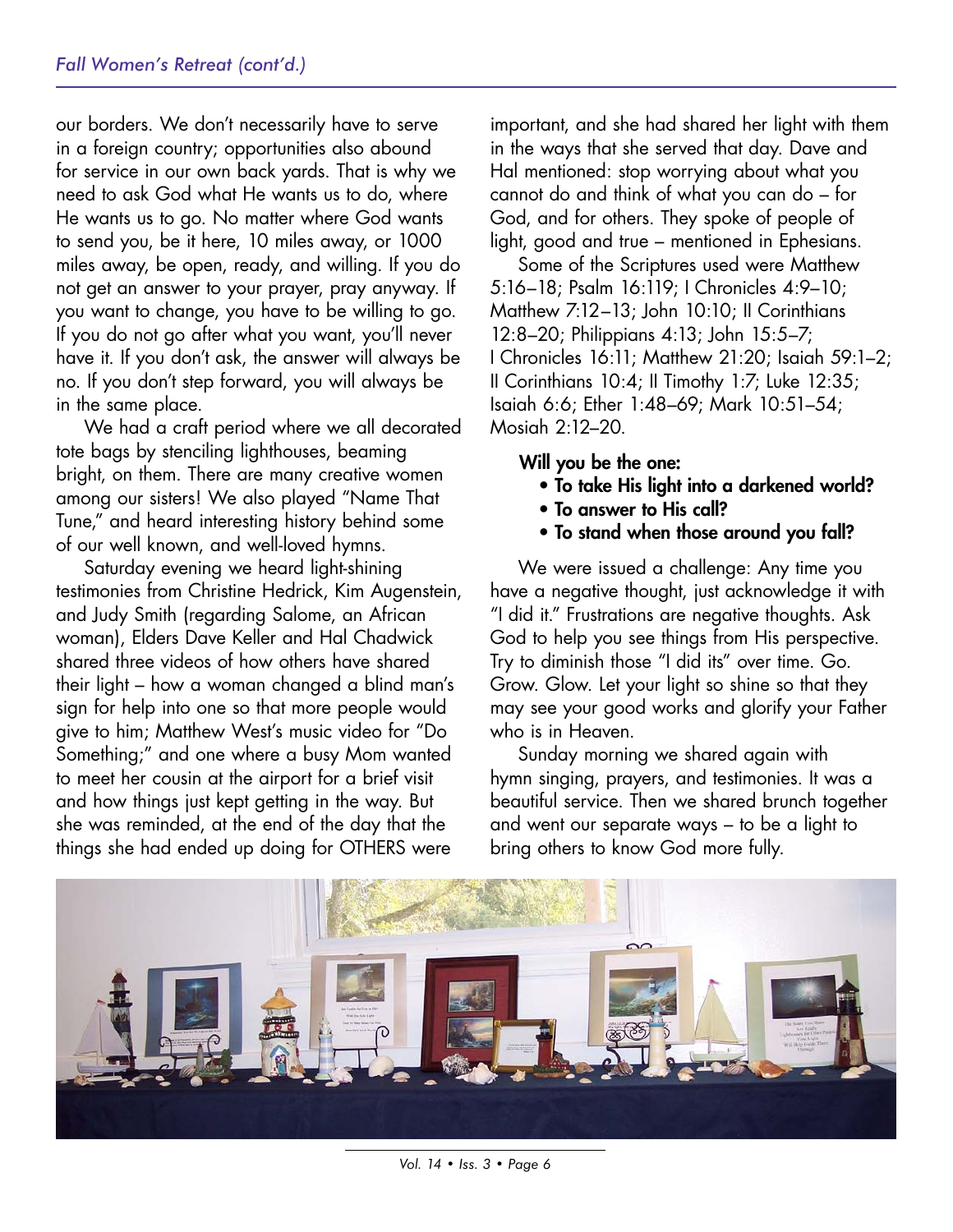## *The Lesson of the Luminaries* **Break Free and Let Your Light Shine** *by Pat Chadwick*

In the evening of our retreat we planned for the women to send up luminaries. After a day of being taught that we need to get out of our comfort zones and let our lights shine, it was an inspiring experience to send our lights up into the night sky. I was enthralled with how beautiful the luminaries we sent up were against the black sky. In the darkness they shone so brightly and spoke to my heart of the call that Christ has given us to be a light in this dark world.

 One woman was having trouble getting her luminary to go up and so I helped her hold it a little

longer while it heated up. Finally it took off but was still slow in rising and so got caught in the trees. She was very disappointed as the other luminaries rose up high and into the night sky while hers was stuck in a tree. I said a little prayer for her and then a sudden breeze came up, just a short little puff of air across the lake, and her luminary escaped the tree that held it down and flew up into the night sky. The woman gave a cry of joy as her luminary joined the others going up into the sky to shine its light into the dark night.

I thought how many times we

are like these luminaries, sometimes we are slow to get on fire, and we lag behind and get caught up in things of the world and can't seem to rise higher. Then God sends His Spirit, his puff of air as it were, and we are set free of that which binds us down; and then we can reach new heights and our light can shine brightly into the darkness of this world, lighting the way for others. Just as this woman was joyful that her luminary was flying high and giving light, what joy God must have to see us break loose from those things that bind us down and go forth into the darkness of this world to shine for Him.



## Women's Leaders Luncheon

The women's leaders of the Restoration gathered together at Outreach Restoration Branch October 11 for a program followed by a luncheon furnished by the Restoration Women's Council. The keynote speaker was Jean Robison who reminded the ladies how important friendly visiting is, especially to our shut-ins. All of the leaders then shared what they were doing in their own congregations. Everyone came away with lots of new ideas. During lunch they had an opportunity to make new friends and renew old friendships. The activity was enjoyed by all.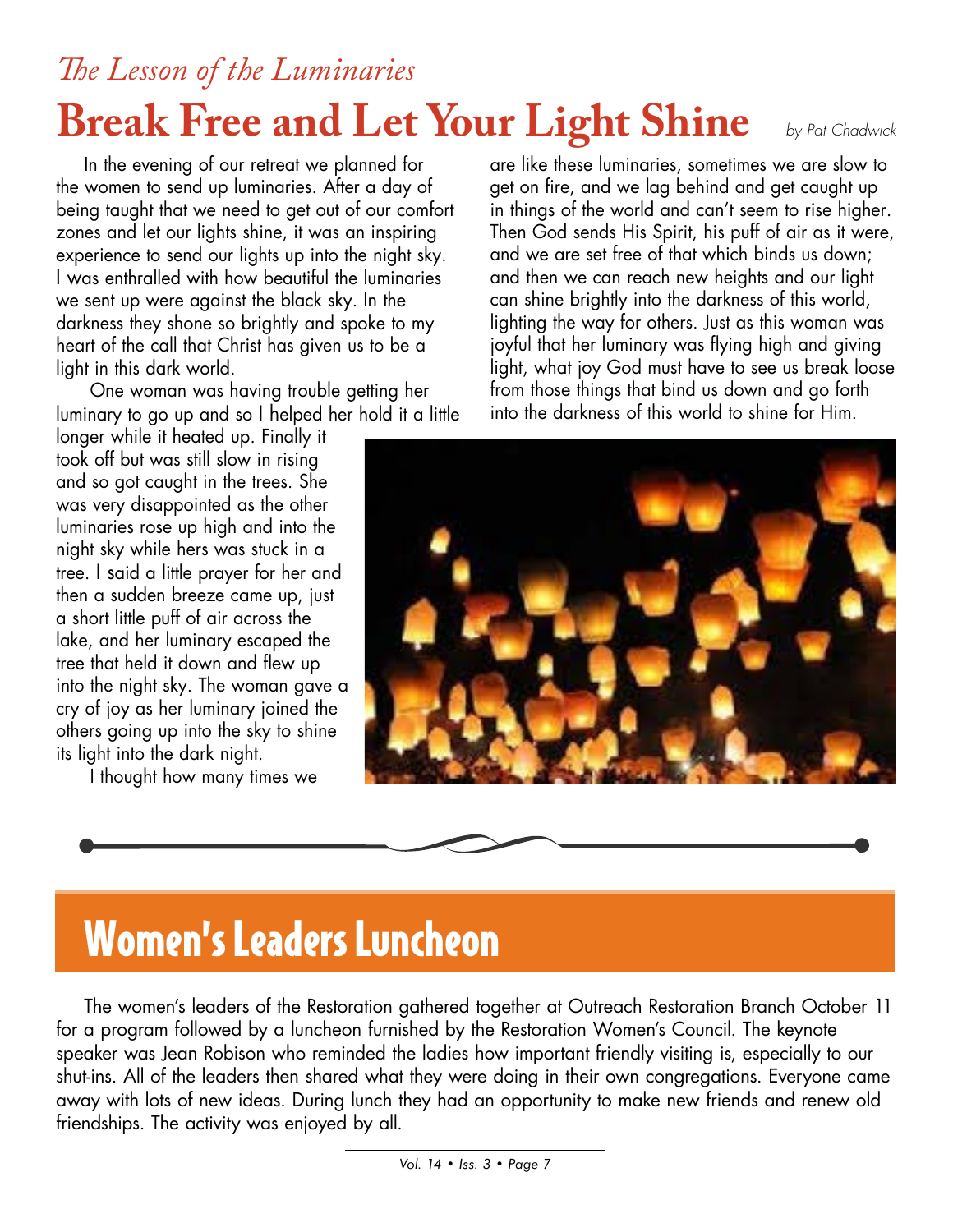*Another Angel*

Imagine a mother playing with a toddler and baby on the floor in a shack. They are slaves to Pharaoh but she is happy watching her toddler roll a ball across the floor. She is happy to see her beautiful baby.

All her life she has known slavery. She has a good husband and they have a little bit of peace by keeping the taskmasters pleased. Darkness is nearing and her husband has not come back yet. She stirs the porridge on the fire.

They have decided that Moses is a crazed old man. Every time he says something their life has gotten harder. They don't really know this God that he talks about. No one they know or have ever known has seen this God. Yes, the river turned to blood and that was really hard but Pharaoh's magicians did the same. Yes, there were frogs, flies, and boils but those things just happen sometimes. There is always a logical explanation for each plague. Really, it is hard to understand why anyone believes the plagues were the work of God.

*by Alicia Negaard*

Now, they have been told that if they don't put blood on their door posts that their first born will die. She scoffs. Look at her daughter. She is lovely and so healthy running after that ball. Her husband is also a first born. He is the picture of

health. The taskmaster is always so pleased with his labors that he is able to bring home extras for the family. She shakes her head. That Moses is just plain crazy. I am glad we are done with him.

We aren't putting blood on our doorposts tonight. My goodness, to do that would draw flies. After that plague, who would want to attract any flies into their home to bother the baby? The light is getting fainter outside. The neighbors are

busy gathering in their homes following the instructions for that strange meal. She doesn't have a lamb and she isn't going to someone else's home to have one. Everyone knows it is the wrong season to eat lamb anyway. Far better to let the lambs grow. Much more meat that way.

She wonders where her husband could be. He does work later than the others most of the time. But the sun is down now and he is not home. The task master must have had something else for him to do tonight. Well, she would set the porridge aside for him to eat when he finally gets home. She is lucky to have



INFORMATION YOU CAN USE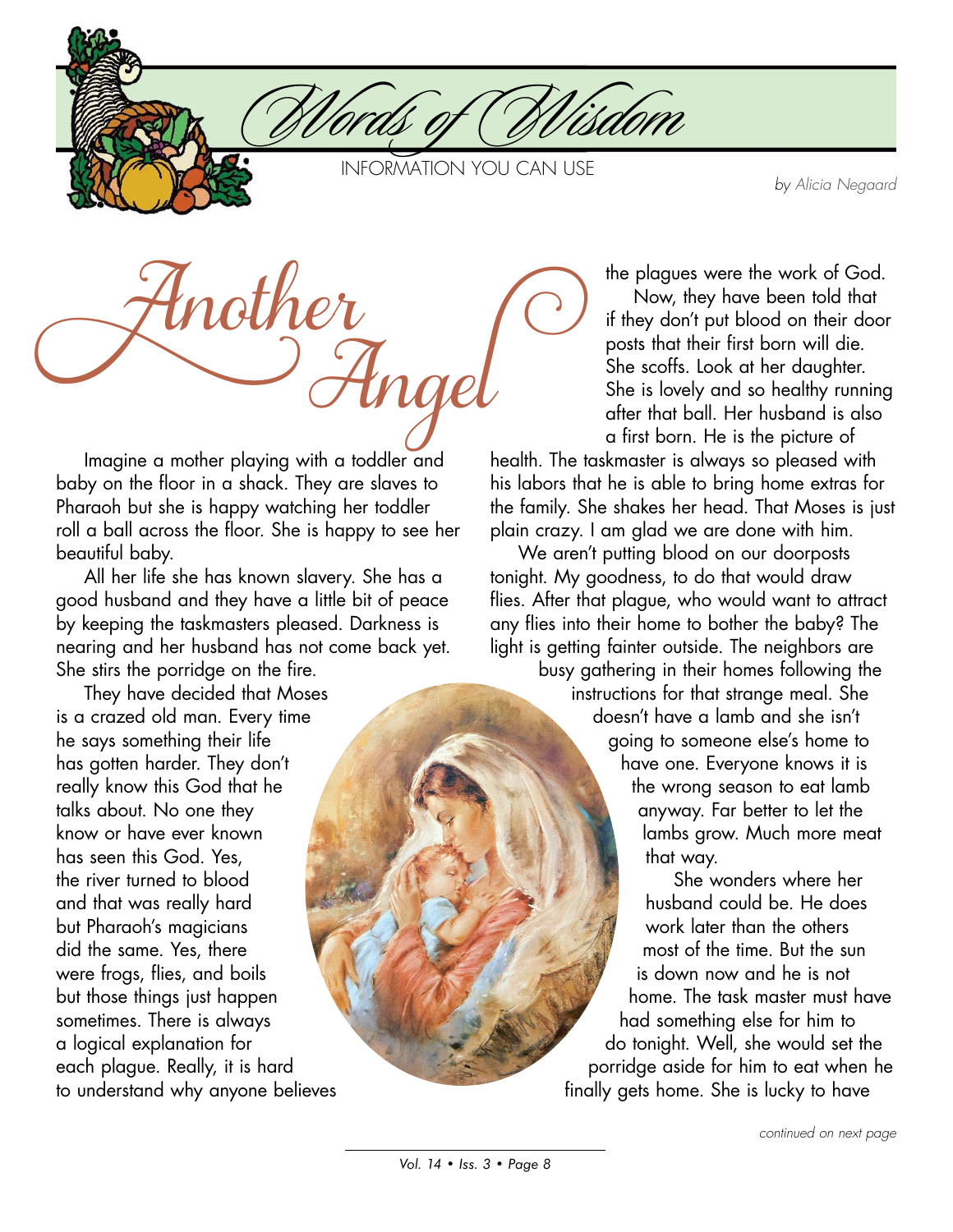him. He is a good provider. She tucks the little ones into bed and lies down to shut her eyes to wait for his coming.

We all know that she awakens to sorrow. Her unbelief and neglect will cost her the lives of her husband and oldest child. We all want to reach across time and waken her and tell her Moses is a prophet—not crazy. We want to tell her, "Your lives depend on you doing what is right. Put some blood on your doorposts. Save your husband. Save your child." But the history is closed. She will reap what she has sown.

There aren't many Saints that don't know at least the basics of the Word of Wisdom. Lack of knowledge doesn't prevent us from following it. Somewhere along the way we have stopped believing that it matters. We no longer believe that it matters for our health, stamina, wisdom or life. We have stopped believing that the God who created us and dictated Section 86 knows more than Dr. Oz. Just as surely as the woman in that story will awaken to sorrow, we too will awaken to sorrow.

The destroying angel is not confined to Exodus. He makes an appearance in II Samuel 24:15-16 where he destroys 70 thousand men. Again this angel appears in

II Kings 19:35 and destroys 185,000 Assyrians in a single night.

In two stories over a quarter of a million people died from this angel of destruction. The book of Revelation makes clear that the future destruction coming will be even greater. "And the four angels were loosed . . . for to slay the third part of men." Revelation 9:15. Using figures from 2013 that will be 2.4 billion people slain.

Just as the Lord prepared an escape for the children

of Israel, He has prepared an escape for us. They were to paint their doorposts with the blood of a slain lamb. We are told the destroying angel passed those homes without entering and causing death. How are we to escape? Section 86:3c–d tells us that if we obey the Word of Wisdom and "are walking in obedience to the commandments" that "I, the Lord, give unto them a promise that the destroying angel shall pass by them, as the children of Israel and not slay them."

Yes the story of the mother in Israel is fiction. We don't have any actual accounts of Israelites on the night of Passover disobeying the Lord's warning. The question is will we have modern accounts of Saints ignoring the warning in Section 86? How many of us will be destroyed for refusing to heed its warning? The time is now to follow its wisdom. The time is now to follow Christ.